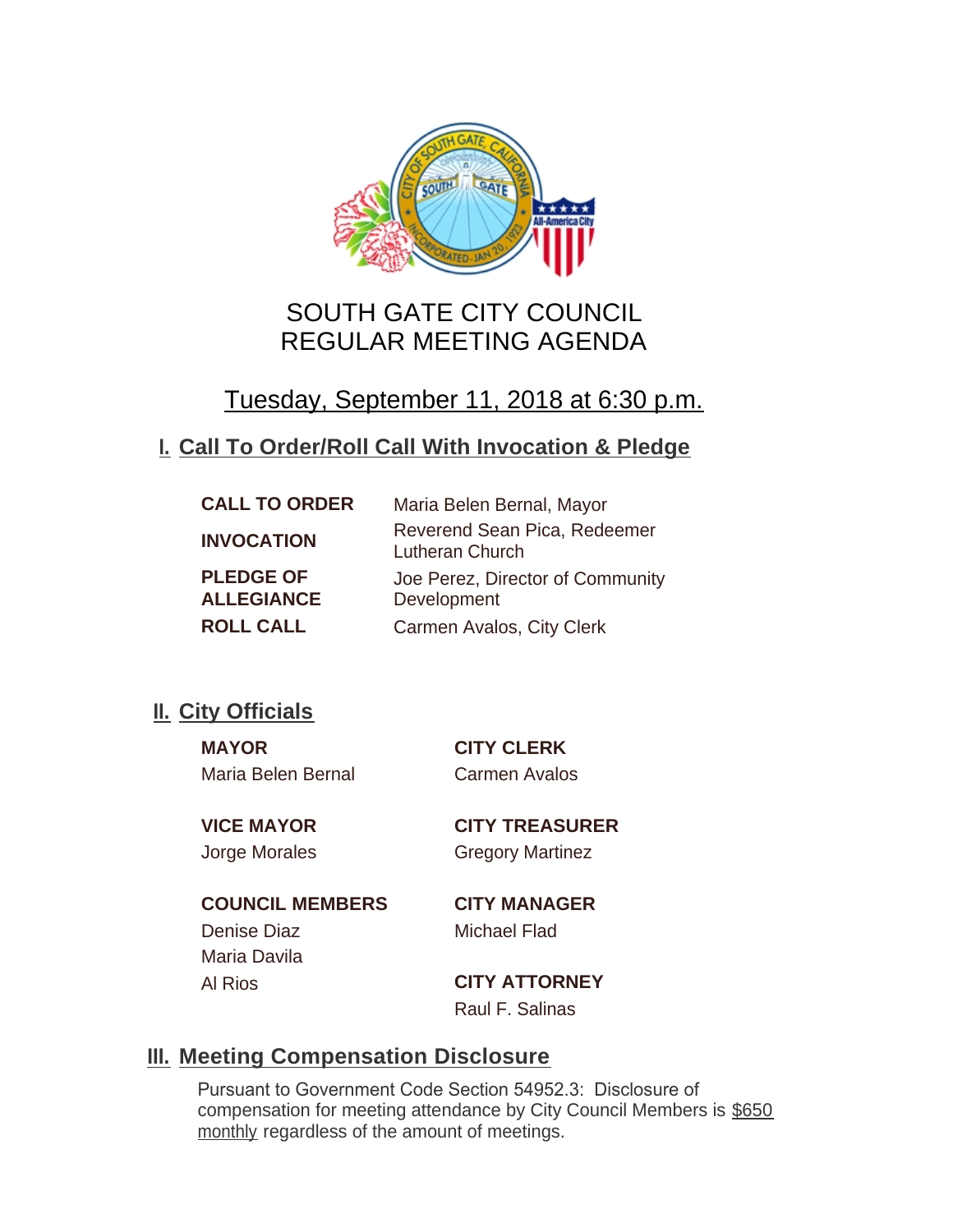# **IV. Public Hearings**

## **1. Resolution Approving The Program Year 2017-2018 Consolidated Annual Performance And Evaluation Report**

The City Council will conduct a Public Hearing to consider adopting a **Resolution receiving and approving Program year 2017-2018** Consolidated Annual Performance and Evaluation Report and authorizing the execution of all necessary documents for submittal to the U.S. Department of Housing and Urban Development. (CD)

Documents:

## [ITEM 1 REPORT 091118.PDF](http://ca-southgate.civicplus.com/AgendaCenter/ViewFile/Item/6441?fileID=12886)

# **Comments From The Audience V.**

During this time, members of the public and staff may address the City Council regarding any items within the subject matter jurisdiction of the City Council. Comments from the audience will be limited to five (5) minutes per speaker; unless authorized by the Mayor, the time limit may not be extended by utilizing another member's time. There will be no debate or action on items not listed on the agenda unless authorized by law.

Note: The City Council desires to provide all members of the public with the opportunity to address the Council. Nevertheless, obscene language, comments intended to disrupt or interfere with the progress of the meeting or slanderous comments will not be tolerated and may result in ejection and/or may constitute a violation of South Gate Municipal Code Section 1.04.110.

## **Reports And Comments From City Officials VI.**

During this time, members of the City Council will report on matters pertaining to their service on various intergovenmental boards and commissions as a representative of the City pursuant to Assembly Bill 1234. City Council Members will also have an opportunity to comment on matters not on the agenda.

Following the City Council Members, reports and comments will be heard by the City Clerk, City Treasurer, City Manager and Department Heads.

## **Consent Calendar Items VII.**

Agenda Items **2, 3 and 4** are consent Calendar Items. All items including Ordinances, Resolutions and Contracts, may be approved by adoption of the Consent Calendar, individually and collectively by one (1) motion. There will be no separate discussion of these items unless Members of the City Council, the public, or staff request that specific items be removed from the Consent Calendar for separate discussion and action.

Any Motion to introduce or adopt an Ordinance on the Consent Calendar shall be: (1) a motion to waive the reading of the Ordinance and introduce the Ordinance or (2) a motion to waive the reading of the Ordinance and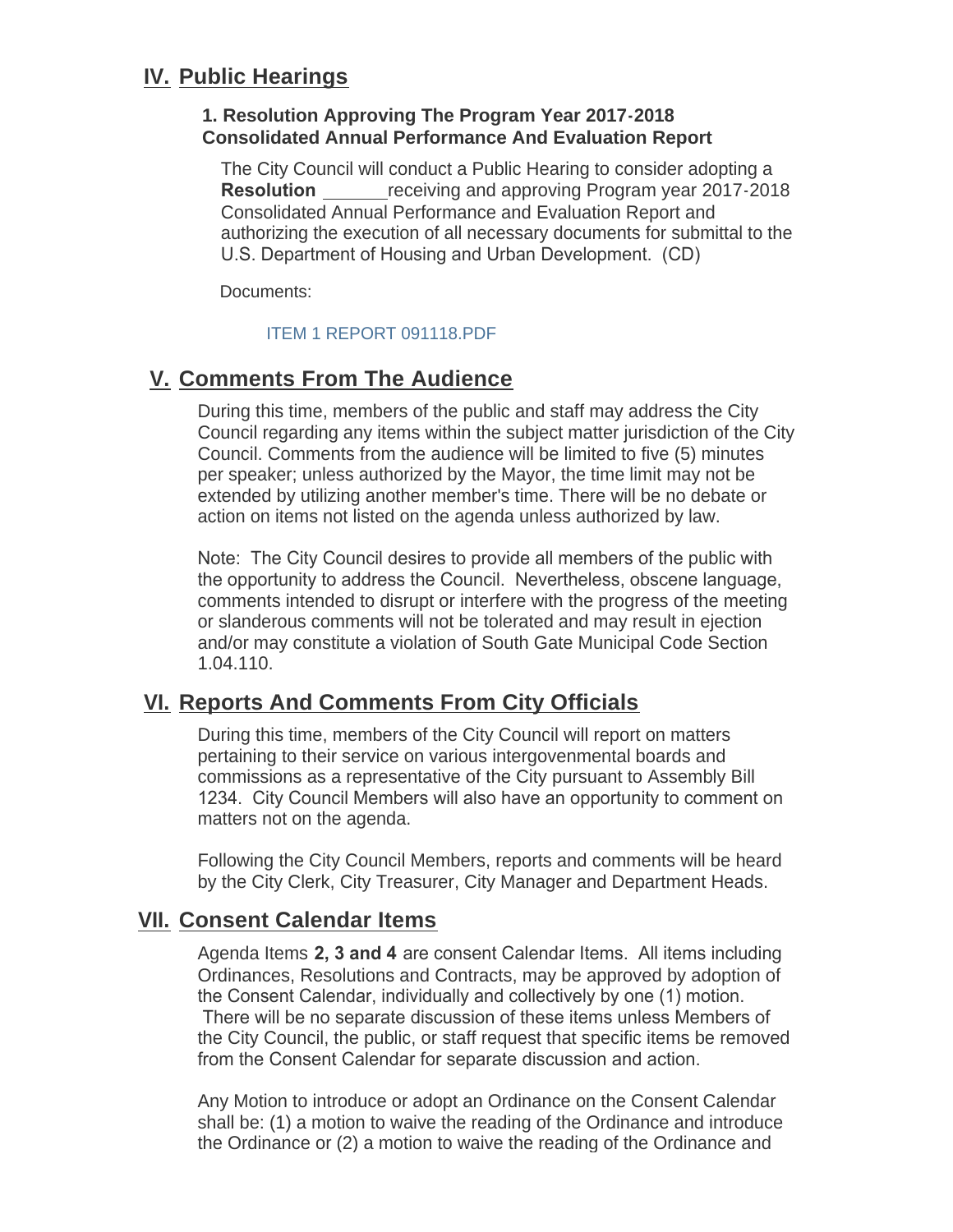$\frac{1}{2}$  a motion to waive the reading or  $\frac{1}{2}$ adopt the Ordinance, as appropriate.

## **2. Resolution Amending Job Specifications To Update The Job Specifications For The Recreation Leader I; II; III And IV Hourly Positions**

The City Council will consider adopting a **Resolution**  amending Resolution No. 6454 (Salary Resolution and Position Classification Plan) to update the job specifications for the Recreation Leader I, Recreation Leader II, Recreation Leader III and Recreation Leader IV hourly positions in the Parks & Recreation Department. (ADMIN SVCS)

Documents:

#### [ITEM 2 REPORT 091118.PDF](http://ca-southgate.civicplus.com/AgendaCenter/ViewFile/Item/6433?fileID=12879)

## **3. Purchase Order With Coastline Equipment Company For A John Deere Model 210 Tractor Loader For The Parks & Recreation Department**

The City Council will consider approving Purchase Order with Coastline Equipment Company for the purchase of a John Deere Model 210 Tractor Loader for the Parks & Recreation Department in the total amount of \$88,030.16. (PARKS)

Documents:

#### [ITEM 3 REPORT 091118.PDF](http://ca-southgate.civicplus.com/AgendaCenter/ViewFile/Item/6434?fileID=12880)

## **4. Notice Of Completion For The Construction Of The Parking Lot Improvements At Imperial Highway/Garfield Place**

The City Council will consider: (PW)

a. Accepting the completion of construction, effective July 2, 2018, of the Parking Lot Improvements at the Southeast Corner of Imperial Highway and Garfield Place, City Project No. 565-GEN, constructed by M.C. Alyea Construction; and

b. Directing the City Clerk to file a Notice of Completion with Los Angeles County Recorder's Office.

Documents:

#### [ITEM 4 REPORT 091118.PDF](http://ca-southgate.civicplus.com/AgendaCenter/ViewFile/Item/6435?fileID=12881)

## **Reports, Recommendations And Requests VIII.**

### **5. USC Graduate Students' Presentation Of Their South Gate Strategic Plan**

The City Council will consider allowing Graduate students from the University of Southern California to provide an overview of their City of South Gate Strategic Plan: FY 2018-2022. (ADMIN)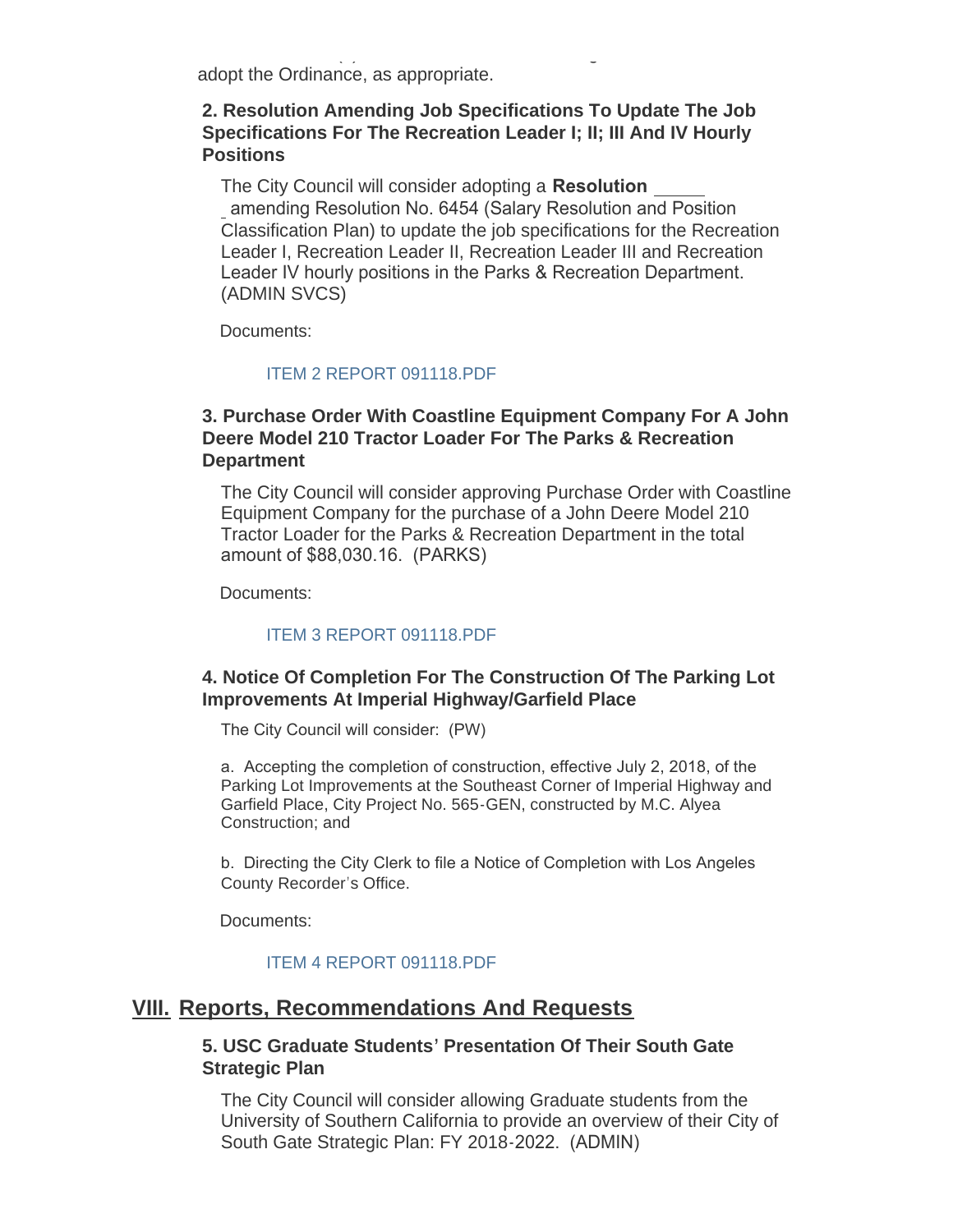Documents:

#### [ITEM 5 REPORT 091118.PDF](http://ca-southgate.civicplus.com/AgendaCenter/ViewFile/Item/6436?fileID=12882)

### **6. Presentation On The Safe, Clean Water Program Tax Initiative On The November 6, 2018 Ballot**

The City Council will consider receiving and filing a presentation from the Los Angeles County Department of Public Works on the Safe, Clean Water Program to educate the public on Measure W which will be on the November 6, 2018 ballot. (PW)

Documents:

#### [ITEM 6 REPORT 091118.PDF](http://ca-southgate.civicplus.com/AgendaCenter/ViewFile/Item/6445?fileID=12889)

#### **7. City Council Appointments To The Tweedy Mile Advisory Board**

The City Council will consider appointing one person to the Tweedy Mile Advisory Board. (ADMIN SVCS)

Documents:

#### [ITEM 7 REPORT 091118.PDF](http://ca-southgate.civicplus.com/AgendaCenter/ViewFile/Item/6437?fileID=12883)

### **8. Agreement With Aid Builders, Inc., To Construct The Seaborg House Relocation Project And Appropriation Of \$300,000**

The City Council will consider: (PW)

a. Approving an Agreement (Contract <u>equal</u>) with Aid Builders, Inc., to construct the Seaborg House Relocation Project (Project), City Project No. 531-ARC, in an amount not-to exceed \$369,000;

b. Appropriating \$300,000 from the unassigned fund balance in the Park Enhancement Fund to Account No. 311-790-69-9424 to fully fund the Project;

c. Authorizing the Mayor to execute the Agreement in a form acceptable to the City Attorney; and

d. Approving the Notice of Exemption for the construction of the Project and directing the City Clerk to file it with the Los Angeles County Recorder's Office.

Documents:

#### [ITEM 8 REPORT 091118.PDF](http://ca-southgate.civicplus.com/AgendaCenter/ViewFile/Item/6446?fileID=12888)

#### **9. Warrant Register For September 11, 2018**

The City Council will consider approving the Warrants and Cancellations for September 11, 2018. (ADMIN SVCS)

Total of Checks: \$1,544,762.66 Voids: (\$ 67,174.80) Total of Payroll Deductions: \$ 215,165.91 Grand Total: \$1,262,421.95